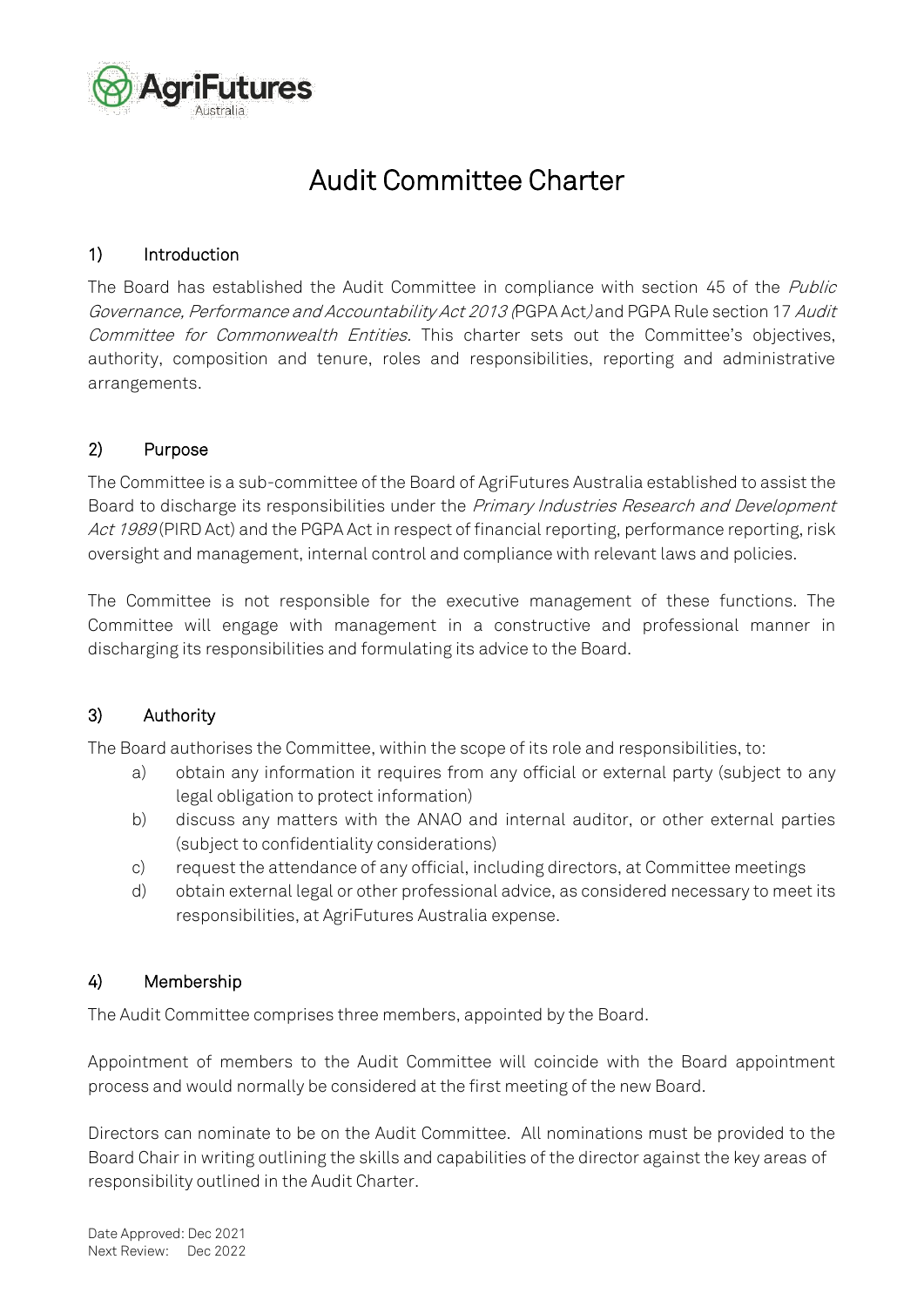

The Board Chair will consider all nominations and put forward a summary report and recommendations to the Board.

The Board may agree to temporarily increase the number of members to facilitate staggering the rotation of members.

The Board will appoint a non-executive member as the Chair of the Committee; normally a member of the Board. The Chair must be a person other than the Chair of the Board.

The Committee is authorised to appoint a Deputy Chair who will act as chair in the absence of the Chair.

The members, taken collectively, will be financially literate and have a broad range of skills and experience relevant to the operations of AgriFutures Australia. At least one member of the Committee will have accounting or related financial management experience with an understanding of accounting and auditing standards in a public sector environment.

Members will be appointed for an initial period not exceeding three years. Membership of the Committee will be reviewed at least every three years by the Board with the objective of enabling the Committee to keep abreast of contemporary developments and leading practices in relation to its functions. Members may be re-appointed for a further period not exceeding three years.

The Managing Director and General Manager Corporate attend meetings as observers, as determined by the Chair, but will not be members of the Committee. Other members of management will attend meetings when requested by the Chair to participate in certain agenda items. Directors who are not members of the Committee have the right to attend meetings at any time.

The internal auditor and the ANAO have a standing invitation to attend all meetings of the committee, as observers.

## 5) Roles and Responsibilities

The Committee has no executive powers, unless delegated to it by the Board.

The Board may grant the Audit Committee authority to approve certain non-strategic items and has agreed to delegate matters included under the Committee's Responsibilities in this Charter. The scope of such authorisation will be limited to administrative matters that do not involve the exercise of a financial delegation or other power of AgriFutures Australia under the PIRD Act or PGPA Act.

The Committee is directly responsible and accountable to the Board for the exercise of its responsibilities. In carrying out its responsibilities, the Committee must at all times recognise that primary responsibility for management of AgriFutures Australia rests with the Managing Director.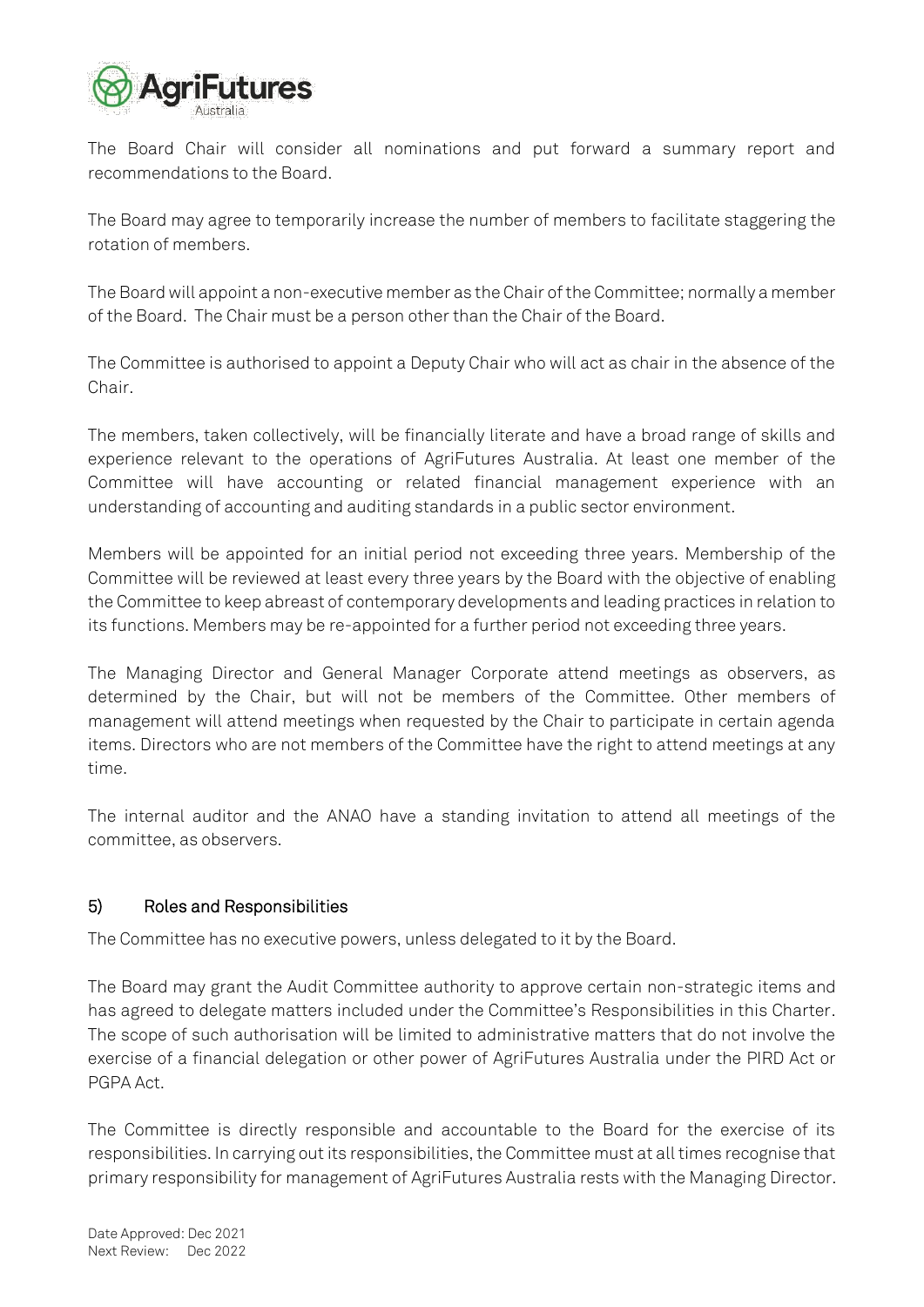

The responsibilities of the Committee may be revised or expanded in consultation with, or as requested by, the Board from time to time.

The Committee's responsibilities are to:

## a) Risk Management

- i) assess whether management has in place a current and comprehensive enterprise risk management framework and associated procedures for effective identification and management of AgriFutures Australia financial and business risks, including fraud and Work Health and Safety; and approve the Risk Management Framework
- ii) determine whether a sound and effective approach has been followed in managing AgriFutures Australia key risks including those associated with individual projects, program implementation, and activities
- iii) satisfy itself that management has assessed the impact of AgriFutures Australia enterprise risk management framework on its control environment
- iv) monitor the adequacy of insurance cover for AgriFutures Australia
- v) determine whether a sound and effective approach has been followed in establishing AgriFutures Australia business continuity planning arrangements, including whether business continuity and disaster recovery plans have been periodically tested and updated
- vi) review AgriFutures Australia fraud control plan and satisfy itself AgriFutures Australia has appropriate processes and systems in place to capture and effectively investigate fraud related information
- vii) monitor reports on fraud from entity Management that outline any significant or systemic allegations of fraud, the status of any on-going investigations and any changes to identified fraud risk in the entity
- viii) at least annually, commission and approve an entity-wide assurance map that identifies the entity's key assurance arrangements.

## b) Internal Control

- i) assess whether management has in place comprehensive and relevant policies and procedures designed to maintain an effective internal control framework, including over external parties such as contractors and advisors
- ii) determine whether management has appropriate processes in place to assess, at least once a year, whether key policies and procedures are complied with
- iii) assess the adequacy of the information technology security arrangements
- iv) approve certain non-strategic items in accordance with authority granted by the Board
- v) assess whether management has taken steps to embed a culture that promotes the proper use of Commonwealth resources and is committed to ethical and lawful behaviour.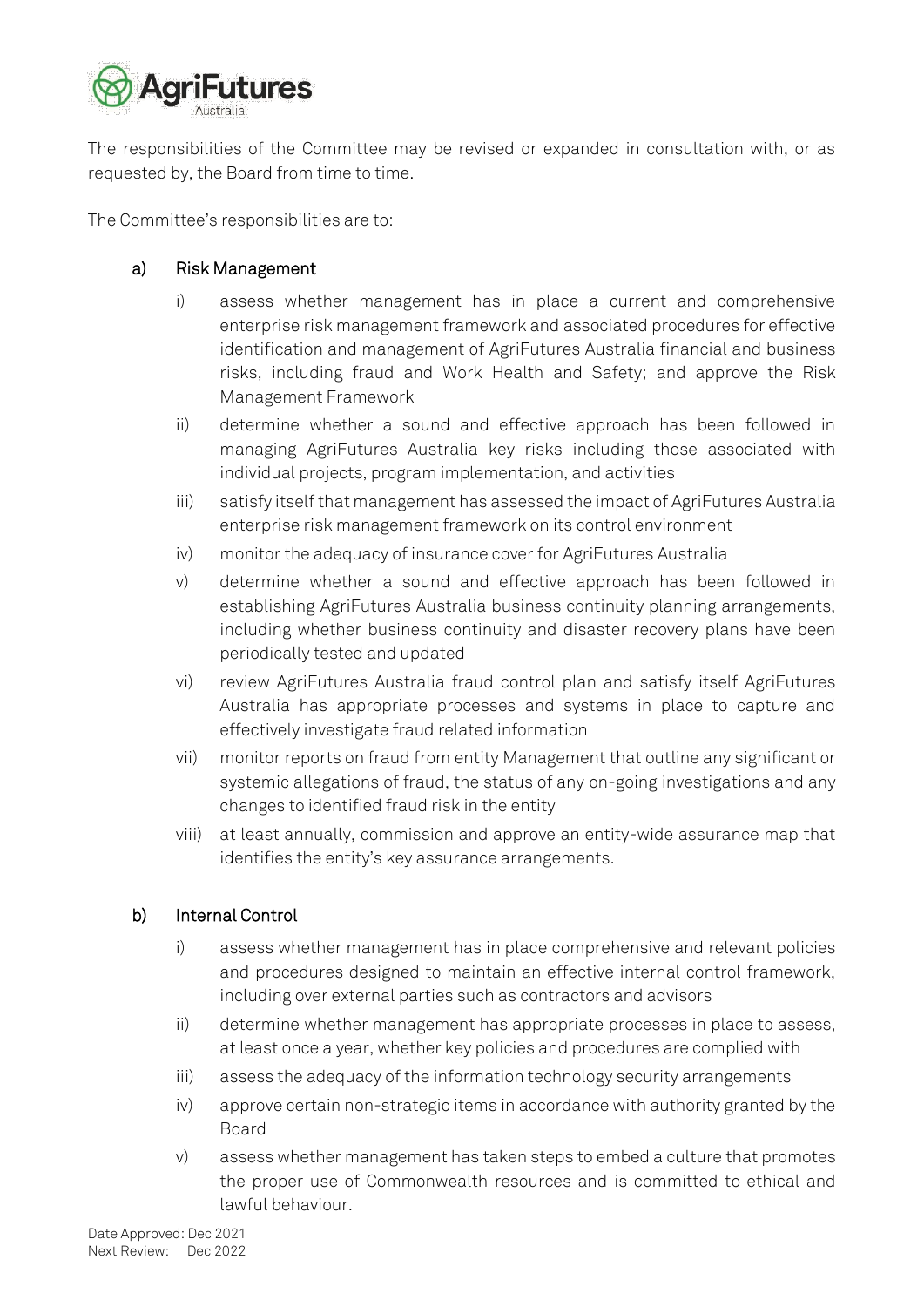

#### c) Financial Statements

- i) satisfy itself that the financial statements are supported by appropriate management signoff on the statements and on the adequacy of key internal controls
- ii) review the financial statements, consider external audit findings and recommendations on them, and provide advice to the Board (including whether appropriate action has been taken in response to audit recommendations and adjustments), and recommend their approval by the Board
- iii) review the processes in place designed to ensure that financial information included in AgriFutures Australia annual report is consistent with the signed financial statements.

## d) Legislative and Policy Compliance

- i) assess the effectiveness of the system for monitoring compliance with the laws, regulations and associated government policies that AgriFutures Australia must comply with
- ii) assess where relevant, the compliance with International Conventions, particularly the OECD Convention of Combating Bribery of Foreign Public Officials in International Business Transactions
- iii) determine whether management has appropriately considered legal and compliance risks as part of AgriFutures Australia enterprise risk management plan
- iv) review the PGPA Act and PGPA Rule compliance summary
- v) review and monitor compliance activities required under the Funding Agreement with the Commonwealth
- vi) review the Legal Services directions 2005 compliance certificate and legal services expenditure report
- vii) review the Consolidated Financial Reporting Supplementary Reporting Pack
- viii) review the appropriateness of performance reporting, including the annual performance statement included in the Annual Report.

#### e) Annual Performance Statement

- i) The role of an audit committee is to provide independent advice and assurance to the entity's accountable authority. It is a requirement of s17(2) of the PGPA Rule
- ii) that the functions of an audit committee must include reviewing the appropriateness of the accountable authority's financial reporting, performance reporting, system of risk oversight and management, and system of internal control. The PGPA Rule requires that the accountable authority must, by written charter, determine the functions of the audit committee.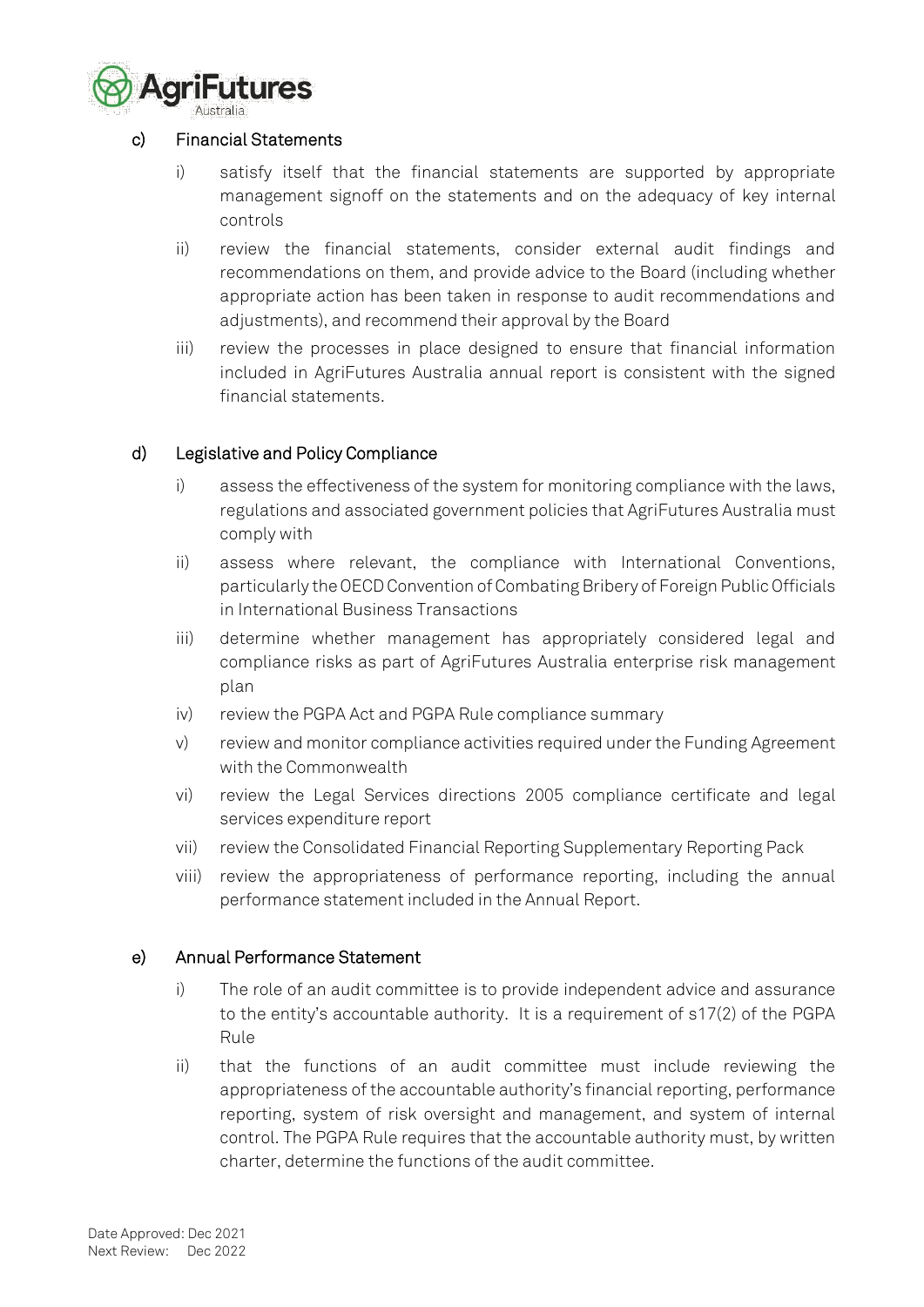

- iii) This charter must include the requirements of s17(2) of the PGPA Rule, including the requirement in  $s17(2)(b)$  that functions of the audit committee must include reviewing the appropriateness of the accountable authority's performance reporting. In this context, "appropriateness" has its ordinary meaning of suitable or fit for purpose. This would involve an audit committee reviewing the performance information, systems and framework, and the completeness and accuracy of performance reporting, (including application of the PGPA Act, PGPA Rule and supporting guidance) that underpin the performance reporting of an entity. This would provide a level of assurance to the accountable authority that is comparable to the level of assurance that the audit committee gives in relation to financial reporting, system of risk oversight and management and internal controls.
- iv) An accountable authority is responsible for implementing and reporting against the framework in their entity – the audit committee's role is one of advice, assurance and support. Where there are formal standards in relation to a matter listed in s17(2) of the PGPA Rule, for example relevant accounting standards and rules in relation to financial reporting, then an audit committee would reach a view on appropriateness with reference to the requirements of these standards or rules. i.e. that the entity's financial statements, as a whole, give a true and fair view of its financial position, performance and cash flows, in conformity with the standards.
- v) In the case of performance reporting, an audit committee would reach a view on the appropriateness, of the entity's performance reporting as a whole, with reference to the Commonwealth's performance reporting framework, (including the relevant requirements, directions or guidance for entities corporate plans and portfolio budget statements.

# f) Internal audit

- i) review and approve the Internal Audit charter
- ii) act as a forum for communication between the Board, senior management and internal and external audit
- iii) review the proposed internal audit coverage to ensure the coverage is aligned with AgriFutures Australia risk management plan, and recommend approval of the plan by the Board
- iv) advise the Board on the adequacy of internal audit resources to carry out its responsibilities, including completion of the approved internal audit plan
- v) approve all internal audit engagement letters (scope)
- vi) review and approve all audit reports and provide advice to the Board on significant issues identified in audit reports and recommend action on issues raised, including identification and dissemination of good practice
- vii) monitor management's implementation of internal audit recommendations
- viii) review the internal audit plan to ensure appropriate organisational structures, authority, access and reporting arrangements are in place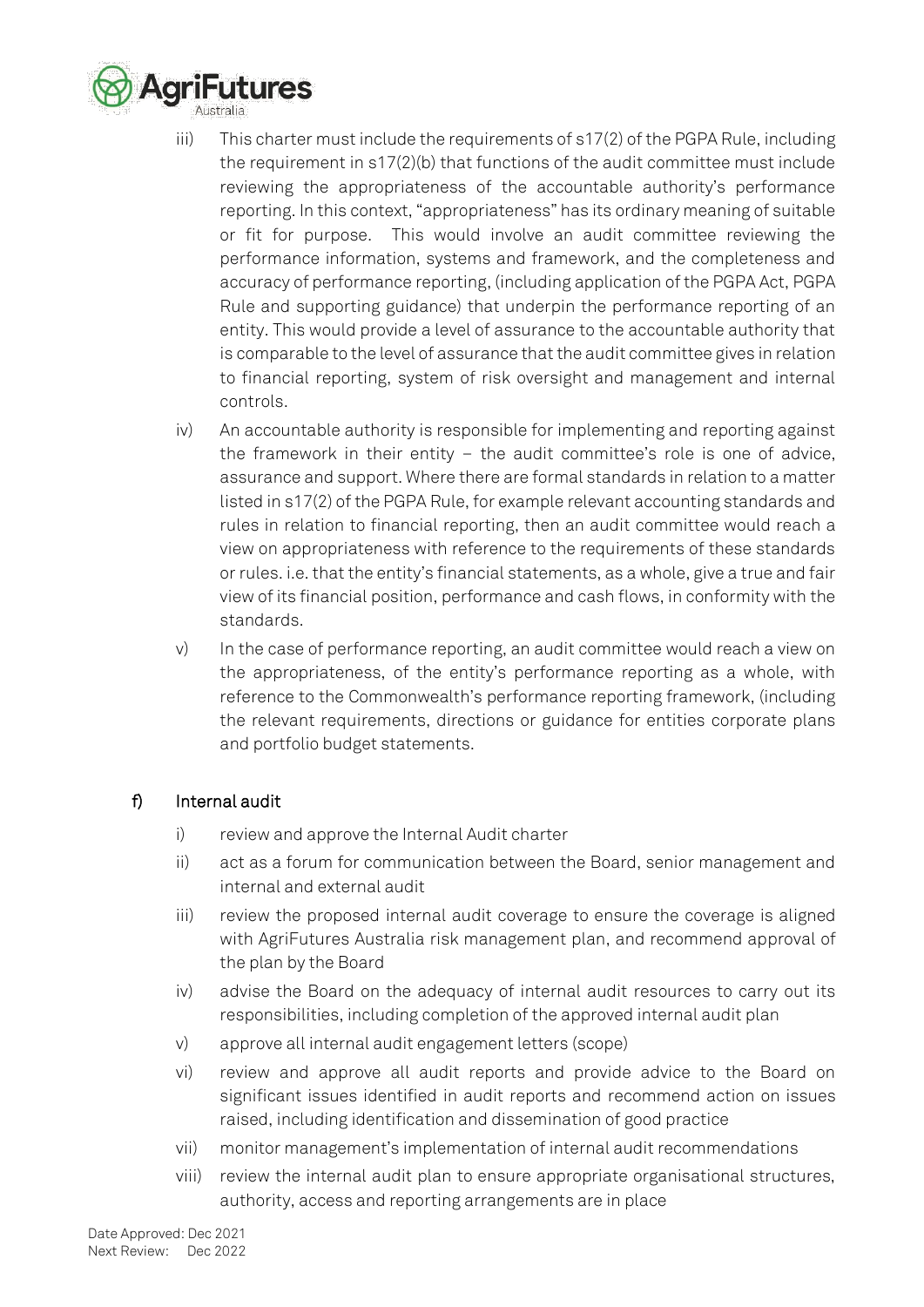

- ix) periodically review the performance of internal audit
- x) at least once a year, assess the performance of the internal auditors; and
- xi) recommend to the Board the appointment of the internal auditor.

# g) External Audit

- i) act as a conduit for communication between the Board, senior management and internal and external audit
- ii) provide input and feedback on the financial statement and performance audit coverage proposed by external audit and provide feedback on the audit services provided
- iii) review all external plans and reports in respect of planned or completed audits and monitor management's implementation of audit recommendations
- iv) at least once a year, assess the performance of the external auditors
- v) provide advice to the Board on action taken on significant issues raised in relevant external audit reports and better practice guides.

## h) Governance Arrangements

i) periodically review AgriFutures Australia governance arrangements or elements of the arrangements as determined by the Board and suggest improvements, where appropriate, to the Board.

## i) Other Responsibilities

- i) satisfy itself that AgriFutures Australia has appropriate mechanisms in place to review and implement, where appropriate, relevant parliamentary committee reports and external reviews of the entity, and recommendations arising from these reports and reviews
- ii) satisfy itself that AgriFutures Australia has an appropriate performance reporting framework that meets government policy objectives and requirements and is linked to the entity's objectives and outcomes
- iii) review the intellectual property register status reports, including the identification, reporting and monitoring of royalty income
- iv) perform or undertake on behalf of the Board any other tasks that the Board may from time to time authorise
- v) Assess whether appropriate policies and supporting procedures are in place for the management and exercise of delegations.

## 6) Responsibilities of Committee Members

Members of the Committee are expected to understand and observe the legal requirements of the PGPA Act. Members are also expected to: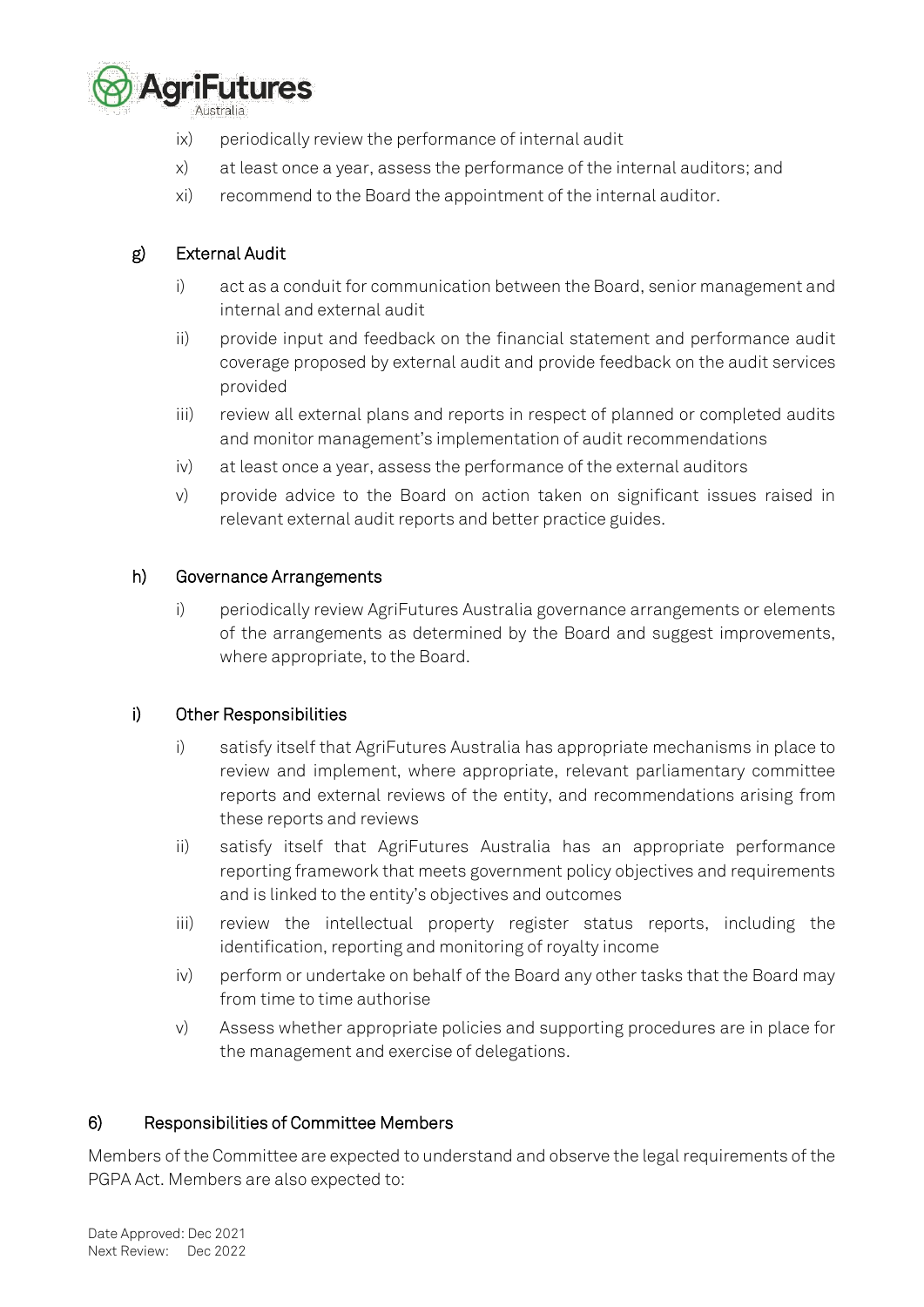

- a) act in the interests of AgriFutures Australia
- b) contribute the time needed to study and understand the papers provided
- c) apply good analytical skills, objectivity and good judgment
- d) express opinions frankly, ask questions that go to the fundamental core of the issue and pursue independent lines of enquiry.

# 7) Reporting

The Committee will regularly report to the Board on its operation and activities during the year. The report will be provided verbally by the Audit Committee Chair to the next board meeting after each Committee meeting.

The Committee may, at any time, report to the Board any other matter it deems of sufficient importance to do so and at least once annually confirm to the Board that all functions/responsibilities outlined in this charter have been carried out. In addition, at any time an individual Committee member may request a meeting with the Chair of the Board.

#### 8) Administrative Arrangements

#### Meetings

The Committee will meet at least four times per year and these meetings will normally be in conjunction with significant financial events. All Committee members are expected to attend each meeting, in person or via tele-or-video conference.

The Chair is required to call a meeting if asked to do so by the Chair of the Board, and decide if a meeting is required if requested by another Committee member, internal audit or the ANAO.

## Planning

A forward meeting plan, including meeting dates, location and proposed agenda items, will be agreed by the Committee each year. The forward meeting plan will cover all of the Audit Committee's responsibilities, as detailed in this charter.

#### Attendance at Meetings and Quorums

A quorum will consist of at least two Committee members. The quorum must be in attendance at all times during the meeting. Meetings can be held in person, by teleconference or video conference.

#### **Secretariat**

The Executive Services Coordinator will provide secretariat support to the Committee. The Secretariat will ensure the approved agenda for each meeting and supporting papers are sent electronically to the Committee at least five working days before the meeting.

The Executive Services Coordinator will provide electronic copies of the papers for each Audit Committee meeting to the internal auditors and the external auditors who have a standing